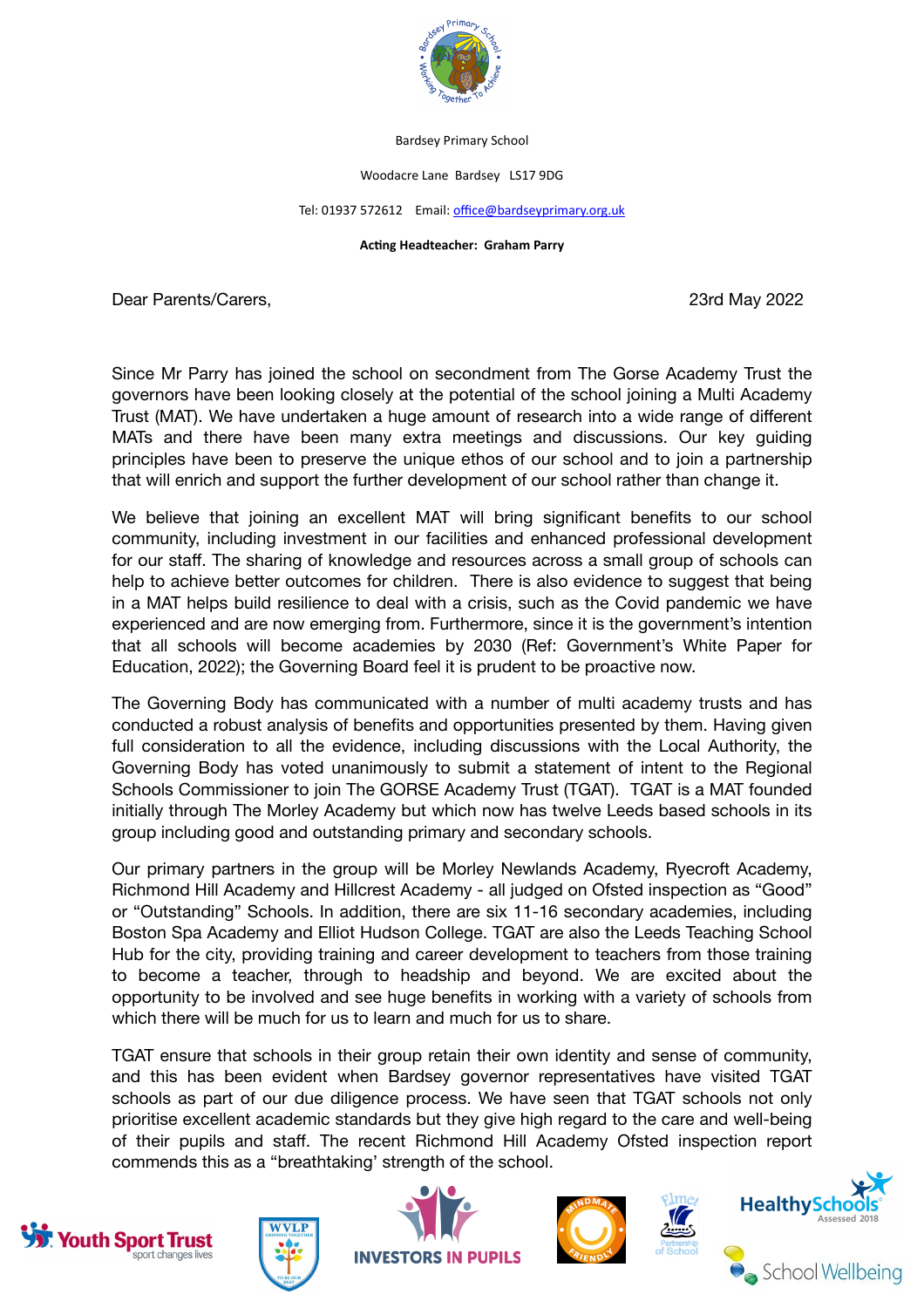

As you all know, we have been supported since January by TGAT, through the secondment of Mr Parry as Headteacher. Whilst there was no long-term commitment (he is seconded until December 2022) from either party regarding this arrangement, working with TGAT and Mr Parry has already proved extremely productive and is something the staff and governors would like to see continue.

The decision of Bardsey governors is subject to further due diligence, consultation with key stakeholders and approval from the Regional Commissioner's Advisory Board.

As parents and carers are one of our main stakeholders we are now at the stage where we need to formally consult with you about our proposed decision. We are already consulting with staff and other partners/stakeholders. The consultation period will run from 24th May until the 24th June. We understand that you may have some apprehension about Bardsey joining a MAT so we would like to offer you the opportunity to attend one of two question and answer sessions at the school. At the meetings will be Gordon Milne (Chair of Governors), Julia Norton (Vice Chair of Governors), Jane Ambrose (previous Chair of Governors), Sir John Townsley (Chief Executive Officer of TGAT), Richard Amos (Strategic Leads Officer of TGAT), Graham Parry (Headteacher).

The meetings will take place in the large hall on the following dates:

1st Parent/Carers meeting - Tuesday 7th June 6.30pm

2nd Parent/Carers meeting - Thursday 16th June 09.00am (after drop off)

If you would like to attend one of the meetings, please complete the reply slip and either email it to [c.marsh@bardseyprimary.org.uk](mailto:c.marsh@bardseyprimary.org.uk) or hand it in to the school office. If you cannot attend and would still like to ask a question or make a comment you can do this by emailing: [g.milne@bardseyprimary.org.uk](mailto:g.milne@bardseyprimary.org.uk) (please put 'Multi Academy Trust Consultation' in the subject box). You can also post questions/comments to the school; please address the envelope to the Chair of Governors and marked 'Multi Academy Trust' The deadline for submissions of any of the above will be 24th June when the consultation period ends.

Yours sincerely

Grubre

Gordon Milne